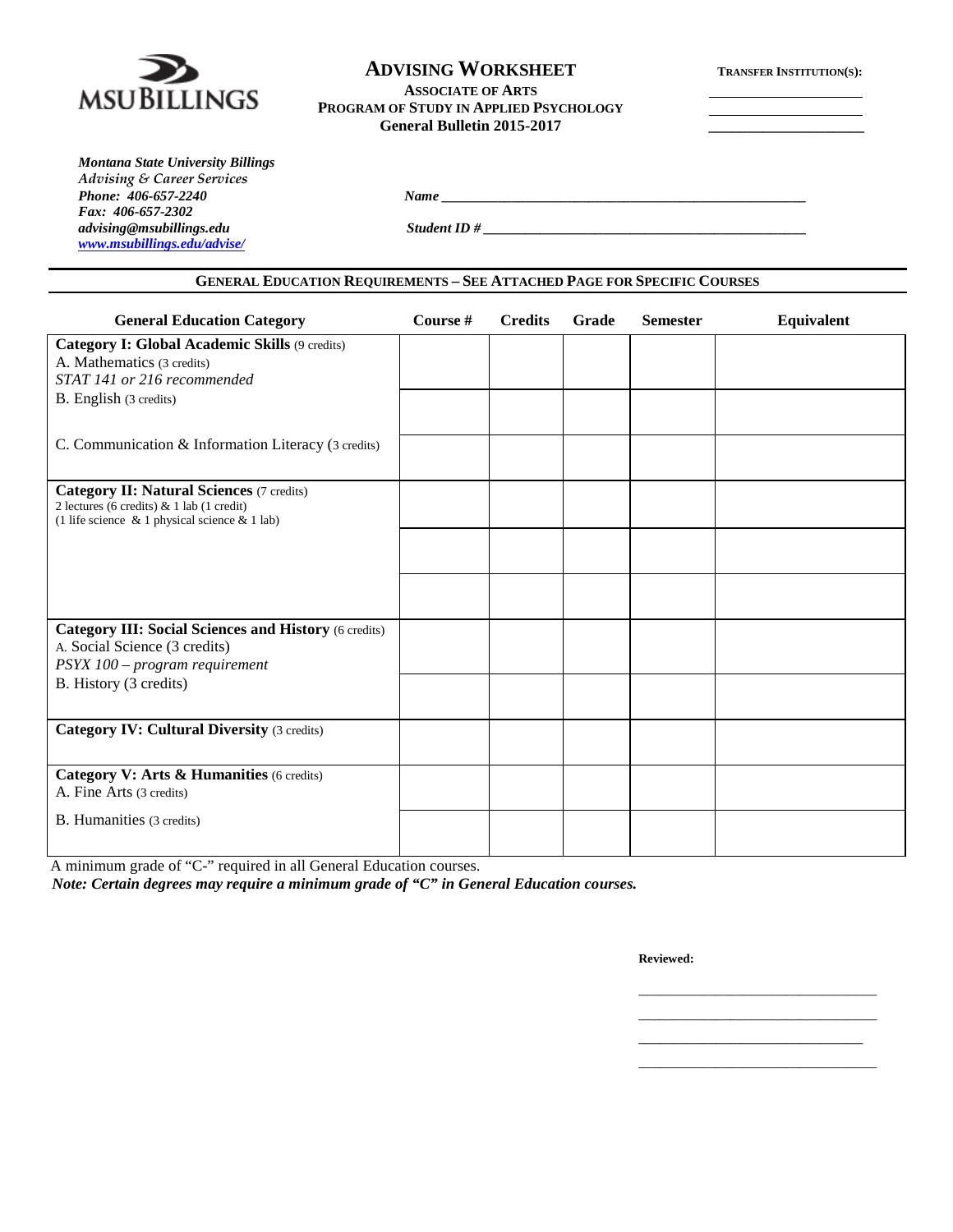# **GENERAL EDUCATION REQUIREMENTS**

|             |                                                                | <b>CATEGORY I: GLOBAL ACADEMIC SKILLS</b>                          | 9 credits      |  |  |
|-------------|----------------------------------------------------------------|--------------------------------------------------------------------|----------------|--|--|
|             | Students are required to take one course from each subcategory |                                                                    |                |  |  |
|             |                                                                | <b>Subcategory A - Mathematics</b>                                 | 3 credits      |  |  |
| M           | 105                                                            | Contemporary Mathematics                                           | 3              |  |  |
| M           | 114                                                            | <b>Extended Technical Mathematics</b>                              | 3              |  |  |
| М           | 121                                                            | College Algebra                                                    | 3              |  |  |
| М           | 122                                                            | College Trigonometry                                               | 3              |  |  |
| M           | 131                                                            | Mathematics for Elementary Teachers II                             | 3              |  |  |
| M           | 143                                                            | <b>Finite Mathematics</b>                                          | $\overline{4}$ |  |  |
| М           | 161                                                            | Survey of Calculus                                                 | 3              |  |  |
| M           | 171                                                            | Calculus I                                                         | 4              |  |  |
| <b>STAT</b> | 141                                                            | <b>Introduction to Statistical Concepts</b>                        | 3              |  |  |
| <b>STAT</b> | 216                                                            | Introduction to Statistics                                         | 4              |  |  |
|             |                                                                | Subcategory B - English                                            | 3 credits      |  |  |
| WRIT        | 101                                                            | College Writing I                                                  | 3              |  |  |
| WRIT        | 121                                                            | Introduction to Technical Writing                                  | 3              |  |  |
| WRIT        | 122                                                            | <b>Introduction to Business Writing</b>                            | 3              |  |  |
| WRIT        | 201                                                            | College Writing II                                                 | 3              |  |  |
| WRIT        | 220                                                            | Business & Professional Writing                                    | 3              |  |  |
| WRIT        | 221                                                            | <b>Intermediate Technical Writing</b>                              | $\mathcal{R}$  |  |  |
|             |                                                                | Subcategory C- Communication & Information Literacy 3 credits      |                |  |  |
| <b>BMIS</b> | 150                                                            | Computer Literacy                                                  | 3              |  |  |
| COMX        | 111                                                            | Introduction to Public Speaking                                    | 3              |  |  |
| <b>COMX</b> | 115                                                            | Introduction to Interpersonal Communication 3                      |                |  |  |
| <b>LSCI</b> | 125                                                            | Research in the Information Age                                    | 3              |  |  |
|             |                                                                | 6 cr. lecture & 1 cr. lab<br><b>CATEGORY II: NATURAL SCIENCES</b>  |                |  |  |
|             |                                                                | Students are required to take one course from each subcategory and |                |  |  |

|                            |     | at least one corresponding lab or Integrated Sciences |                    |
|----------------------------|-----|-------------------------------------------------------|--------------------|
|                            |     | <b>Subcategory A - Life Sciences</b>                  | 3-4 credits        |
| <b>BIOB</b>                | 101 | Discover Biology                                      | 3                  |
| <b>BIOB</b>                | 102 | Discover Biology Lab                                  | 1                  |
| <b>BIOB</b>                | 160 | Principles of Living Systems                          | 3                  |
| <b>BIOB</b>                | 161 | Principles of Living Systems Lab                      | 1                  |
|                            |     | <b>SUBCATEGORY B - PHYSICAL SCIENCES</b>              | <b>3-4 CREDITS</b> |
| ASTR                       | 110 | Introduction to Astronomy                             | 3                  |
| ASTR                       | 111 | Introduction to Astronomy Lab                         | 1                  |
| <b>CHMY</b>                | 121 | <b>Introduction to General Chemistry</b>              | 3                  |
| <b>CHMY</b>                | 122 | Introduction to General Chemistry Lab                 | $\mathbf{1}$       |
| <b>CHMY</b>                | 141 | College Chemistry I                                   | 3                  |
| <b>CHMY</b>                | 142 | College Chemistry Laboratory I                        | $\mathbf{1}$       |
| <b>GEO</b>                 | 101 | <b>Introduction to Physical Geology</b>               | 3                  |
| <b>GEO</b>                 | 102 | <b>Introduction to Physical Geology Laboratory</b>    | $\mathbf{1}$       |
| <b>GPHY</b>                | 111 | Introduction to Physical Geography                    | 3                  |
| <b>GPHY</b>                | 112 | Introduction to Physical Geography Lab                | 1                  |
| <b>PHSX</b>                | 103 | Our Physical World                                    | 3                  |
| <b>PHSX</b>                | 104 | Our Physical World Lab                                | $\mathbf{1}$       |
| <b>PHSX</b>                | 205 | College Physics I                                     | 3                  |
| <b>PHSX</b>                | 206 | College Physics I Lab                                 | $\mathbf{1}$       |
| <b>PHSX</b>                | 105 | <b>Fundamentals of Physical Science</b>               | 3                  |
| <b>PHSX</b>                | 106 | Fundamentals of Physical Science Lab                  | 1                  |
| <b>Integrated Sciences</b> |     |                                                       |                    |
|                            |     | SCIN 101, 102, 103, 104 Integrated Sciences           | 3, 1, 3, 1         |

**CATEGORY III: SOCIAL SCIENCES AND HISTORY 6 credits**

| Students are required to take one course from each subcategory |     |                                        |           |
|----------------------------------------------------------------|-----|----------------------------------------|-----------|
|                                                                |     | <b>Subcategory A – Social Sciences</b> | 3 credits |
| <b>ANTY</b>                                                    | 217 | Physical Anthropology & Archeology     | 3         |
| <b>BGEN</b>                                                    | 105 | Introduction to Business               | 3         |
| <b>COMX</b>                                                    | 106 | Communicating in a Dynamic Workplace   | 3         |
| <b>ECNS</b>                                                    | 201 | Principles of Microeconomics           | 3         |
| <b>ECNS</b>                                                    | 202 | Principles of Macroeconomics           | 3         |
| EDU                                                            | 105 | <b>Education and Democracy</b>         | 3         |
| <b>GPHY</b>                                                    | 141 | Geography of World Regions             | 3         |
| HTH                                                            | 110 | Personal Health and Wellness           | 3         |
| <b>PSCI</b>                                                    | 210 | Introduction to American Government    | 3         |
| <b>PSCI</b>                                                    | 220 | Introduction to Comparative Government | 3         |
| <b>PSYX</b>                                                    | 100 | Introduction to Psychology             | 3         |
| <b>PSYX</b>                                                    | 231 | <b>Human Relations</b>                 | 3         |
| SOCI                                                           | 101 | Introduction to Sociology              | 3         |
| SOCI                                                           | 201 | Social Problems                        |           |

| <b>Subcategory B - History</b> |     |                                         | 3 credits |
|--------------------------------|-----|-----------------------------------------|-----------|
| <b>HSTA</b>                    | 101 | American History I                      |           |
| <b>HSTA</b>                    | 102 | American History II                     | 3         |
| <b>HSTR</b>                    | 101 | Western Civilization I                  | 3         |
| <b>HSTR</b>                    | 102 | Western Civilization II                 | 3         |
| <b>HSTR</b>                    | 103 | Honors Western Civilization I           | 3         |
| <b>HSTR</b>                    | 104 | Honors Western Civilization II          | 3         |
| <b>PSCI</b>                    | 230 | Introduction to International Relations | 3         |
|                                |     | <b>CATEGORY IV: CULTURAL DIVERSITY</b>  | 3 credits |

| A&SC/WGSS 274 |     | Women, Culture, and Society                 | 3 |
|---------------|-----|---------------------------------------------|---|
| <b>ANTY</b>   | 220 | Culture and Society                         | 3 |
| <b>ARTH</b>   | 160 | Global Visual Culture                       | 3 |
| <b>COMX</b>   | 212 | Introduction to Intercultural Communication | 3 |
| <b>GPHY</b>   | 121 | Human Geography                             | 3 |
| HTH           | 270 | Global Health Issues                        |   |
| LIT           | 230 | World Literature Survey                     | 3 |
| <b>MUSI</b>   | 207 | World Music                                 | 3 |
| <b>NASX</b>   | 105 | Introduction to Native American Studies     | 3 |
| <b>NASX</b>   | 205 | Native Americans in Contemporary Society    | 3 |
| PHL.          | 271 | Indian Philosophies and Religions           | 3 |
| PHL           | 272 | Chinese Philosophies and Religions          | 3 |
| <b>REHA</b>   | 201 | Introduction to Diversity in Counseling     | 3 |
| <b>RLST</b>   | 170 | The Religious Quest                         | 3 |
| <b>SPNS</b>   | 150 | The Hispanic Tradition                      |   |
|               |     |                                             |   |

|             |     | <b>CATEGORY V: ARTS &amp; HUMANITIES</b>                       | <b>6</b> credits |
|-------------|-----|----------------------------------------------------------------|------------------|
|             |     | Students are required to take one course from each subcategory |                  |
|             |     | <b>Subcategory A – Fine Arts</b>                               | 3 credits        |
| ARTZ        | 101 | Art Fundamentals                                               | 3                |
| ARTZ.       | 105 | Visual Language-Drawing                                        | 3                |
| ARTZ.       | 131 | Ceramics for Non-majors                                        | 3                |
| CRWR        | 240 | <b>Intro Creative Writing Workshop</b>                         | 3                |
| FILM        | 160 | Introduction to World Cinema                                   | 3                |
| LIT         | 270 | Film & Literature                                              | 3                |
| <b>MART</b> | 260 | Computer Presentation and Animation                            | 3                |
| MUSI        | 101 | <b>Enjoyment of Music</b>                                      | 3                |
| MUSI        | 114 | <b>Band: MSUB Symphonic</b>                                    | 1                |
| MUSI        | 131 | Jazz Ensemble I: MSUB                                          | 1                |
| MUSI        | 147 | Choral Ensemble: University Chorus                             | 1                |
| PHOT        | 154 | <b>Exploring Digital Photography</b>                           | 3                |
| THTR        | 101 | Introduction to Theatre                                        | 3                |
| THTR        | 120 | Introduction to Acting I                                       | 3                |
|             |     | <b>Subcategory B - Humanities</b>                              | 3 credits        |
| ARTH        | 150 | Introduction to Art History                                    | 3                |
| <b>HONR</b> | 111 | Perspectives and Understanding                                 | 3                |
| LIT         | 110 | Introduction to Literature                                     | 3                |
| LIT.        | 240 | The Bible as Literature                                        | 3                |
| PHL.        | 110 | Introduction to Ethics                                         | $\frac{3}{3}$    |
| PHL.        | 111 | Philosophies of Life                                           |                  |
|             |     |                                                                |                  |

```
Total 31
```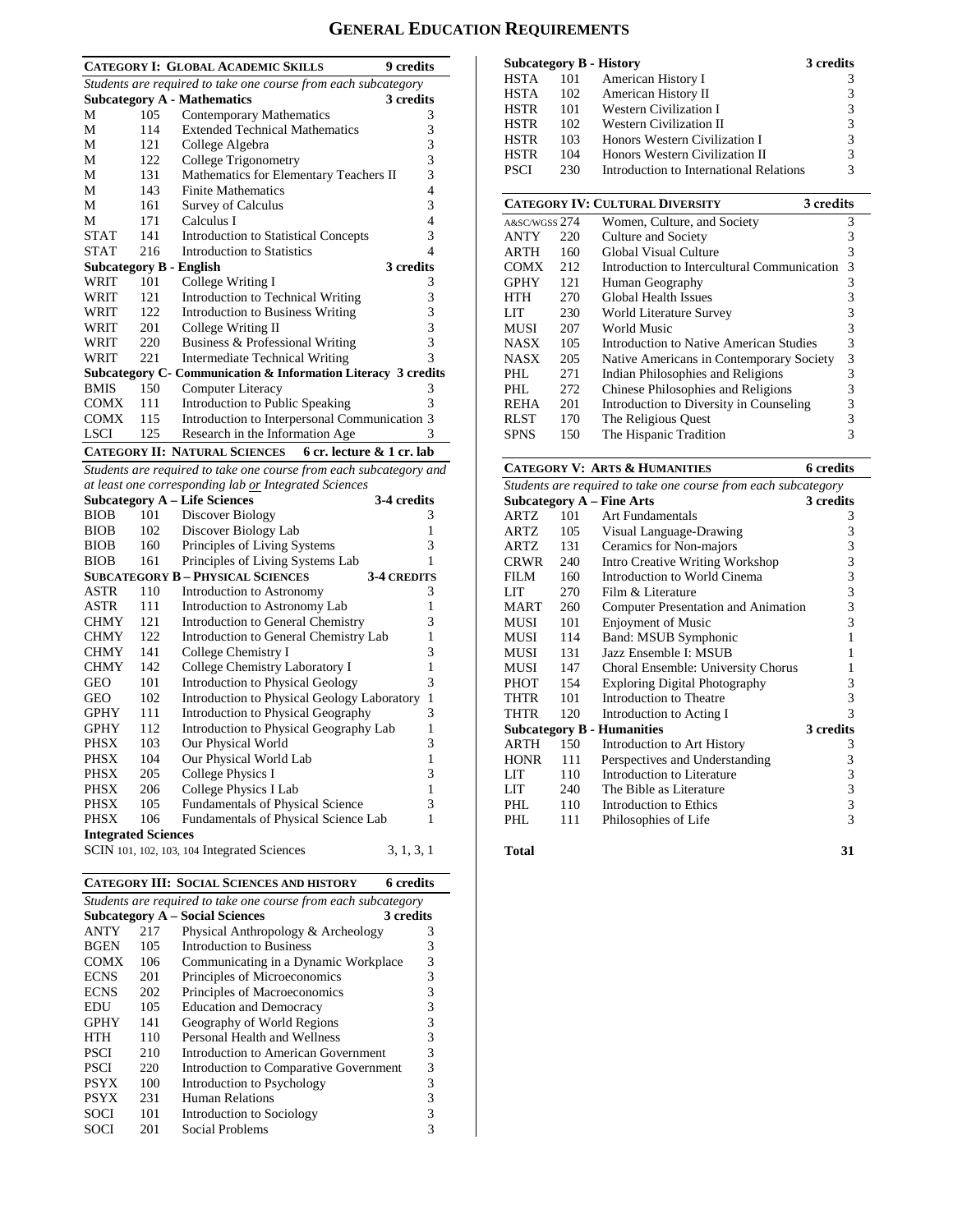|                  | .`ourse                                                             | Credits | Grade | Semester | Equivalent |
|------------------|---------------------------------------------------------------------|---------|-------|----------|------------|
|                  | A minimum grade of C or better is required in all major coursework. |         |       |          |            |
| Dogwired Courses |                                                                     |         |       |          |            |

| <b>Required Courses</b> |     |                                    |  |  |
|-------------------------|-----|------------------------------------|--|--|
| *PSYX                   | 100 | Intro to Psychology                |  |  |
| <b>PSYX</b>             | 222 | <b>Psychological Statistics</b>    |  |  |
| <b>PSYX</b>             | 223 | Research Design and Analysis I     |  |  |
| <b>PSYX</b>             | 224 | Research Design and Analysis I Lab |  |  |

| Group I: Select one course (with lab) from this group:<br>Research Methods III<br>320<br>321<br>Research Methods III Lab<br>350<br>Physiological Psychology<br>351<br>Physiological Psychology Lab | 3<br>1<br>3                                          |  |
|----------------------------------------------------------------------------------------------------------------------------------------------------------------------------------------------------|------------------------------------------------------|--|
|                                                                                                                                                                                                    |                                                      |  |
|                                                                                                                                                                                                    |                                                      |  |
|                                                                                                                                                                                                    |                                                      |  |
|                                                                                                                                                                                                    |                                                      |  |
|                                                                                                                                                                                                    |                                                      |  |
|                                                                                                                                                                                                    |                                                      |  |
|                                                                                                                                                                                                    |                                                      |  |
| <b>Comparative Psychology</b><br>352                                                                                                                                                               | 3                                                    |  |
|                                                                                                                                                                                                    |                                                      |  |
| Comparative Psychology Lab                                                                                                                                                                         |                                                      |  |
| Sensation & Perception                                                                                                                                                                             | 3                                                    |  |
|                                                                                                                                                                                                    |                                                      |  |
| Sensation & Perception Lab                                                                                                                                                                         | 1                                                    |  |
| Psychology of Learning                                                                                                                                                                             | 3                                                    |  |
|                                                                                                                                                                                                    |                                                      |  |
| Psychology of Learning Lab                                                                                                                                                                         | 1                                                    |  |
| Memory & Cognition                                                                                                                                                                                 | 3                                                    |  |
|                                                                                                                                                                                                    |                                                      |  |
| Memory & Cognition Lab                                                                                                                                                                             | 1                                                    |  |
| Cognitive Development                                                                                                                                                                              | 3                                                    |  |
|                                                                                                                                                                                                    | 353<br>354<br>355<br>370<br>371<br>380<br>381<br>480 |  |

# *Group 2: Select two courses from this group:*

| <b>PSYX</b> | 230  | Dev Psych: Dev Over Lifespan           | 3 |  |
|-------------|------|----------------------------------------|---|--|
| *PSYX       | 231  | Human Relations                        | 3 |  |
| <b>PSYX</b> | 333  | The Psychology of Aging                | 3 |  |
| PSYX/       | 335/ | Psychology of Gender                   | 3 |  |
| A&SC        | 309  |                                        |   |  |
| <b>PSYX</b> | 340  | Abnormal Psychology                    | 3 |  |
| PSYX/       | 360/ | Social Psychology                      | 3 |  |
| <b>SOCI</b> | 382  |                                        |   |  |
| <b>PSYX</b> | 378  | Introduction to Clinical Psychology    | 3 |  |
| <b>PSYX</b> | 385  | Psychology of Personality              | 3 |  |
| <b>PSYX</b> | 410  | <b>Cognitive Learning Theories</b>     | 3 |  |
| <b>PSYX</b> | 461  | Industrial & Organizational Psychology | 3 |  |
| <b>PSYX</b> | 470  | <b>Psychological Testing</b>           | 3 |  |

\*May satisfy General Education requirements.